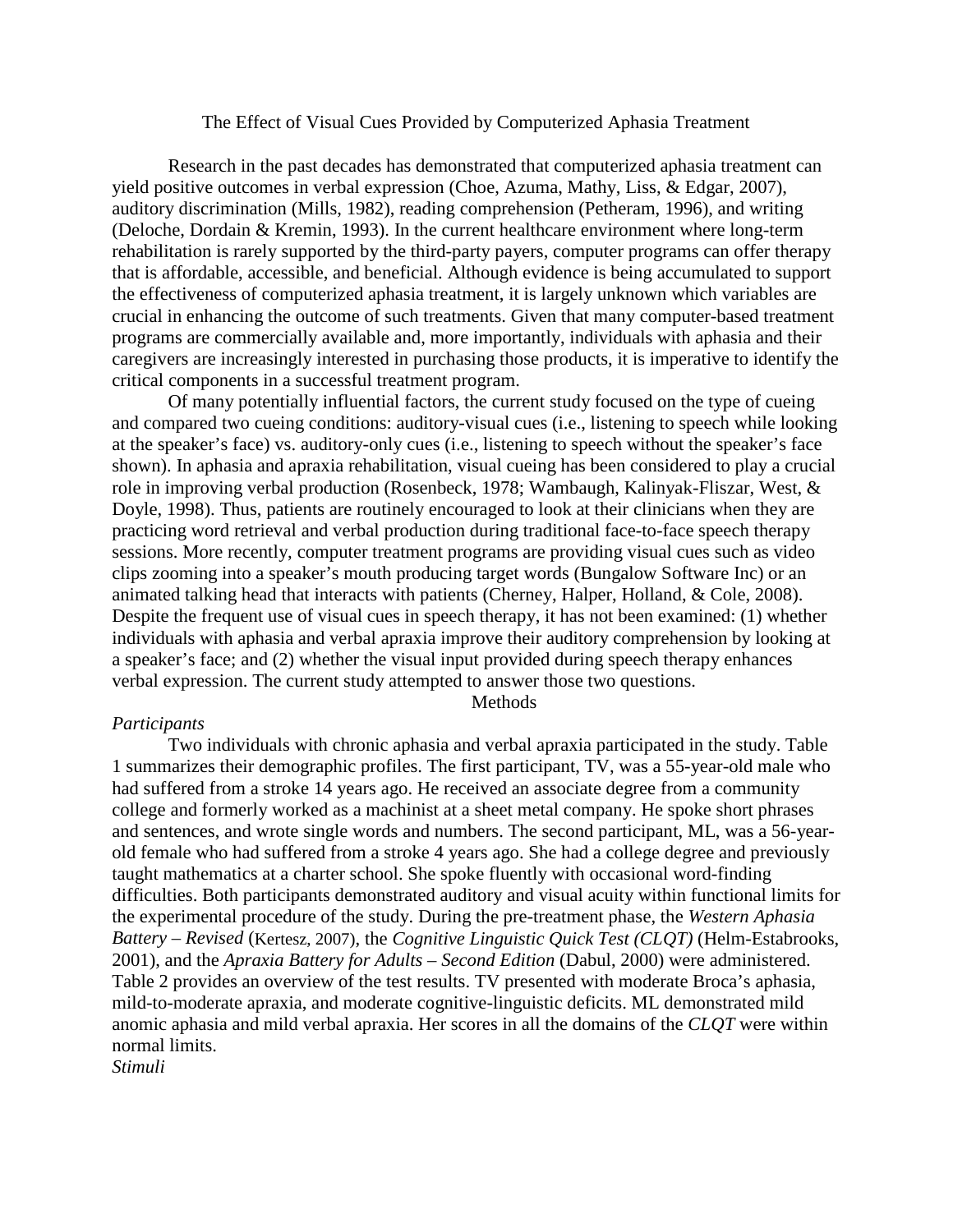Stimuli for auditory-visual comprehension tasks were selected from the Auditory Comprehension section of the *Boston Diagnostic Aphasia Examination – Third Edition (BDAE-3)* (Goodglass, Kaplan, & Barresi, 2001) and the *Revised Token Test (RTT)* (McNeil & Prescott, 1978). Forty-two single word items from the *BDAE-3* were evenly divided into three conditions: auditory-visual, auditory-only, and visual-only. Twenty yes/no questions from the *BDAE-3* and forty sentences from the *RTT* were divided into two conditions: auditory-visual, and auditoryonly.

The primary task for the computer practice was confrontation naming. To make the task functionally relevant, word stimuli were selected by the participants. Participants' ability to name target pictures prior to the treatment phase was probed at the baseline assessment. Each verbal response was scored using a modification of the *Porch Index of Communicative Ability* scoring system (Porch, 1981). Table 3 summarizes the 16-point scoring system. In addition, to control the motivation and motor demands of the selected words, an importance rating of the target words and the articulatory demand on consonant production were obtained. Based on the initial assessments, thirty target items were divided into three practice conditions: auditory-visual practice, auditory-only practice, and no practice (control). Twenty words in practice conditions were programmed for computer practice by using Microsoft PowerPoint software. Each target word was presented on six consecutive slides with an increasing level of support. Appendices A and B present examples of practice slides. The program for each practice condition lasted for approximately 15 minutes.

### *Procedure*

TV attended a 30-minute practice session five times a week for four weeks. ML attended ten 30-minute practice sessions over a four-week period. In each practice session, the participants' performances on naming target items were closely monitored. TV's progress on twenty practice words and ten control words was probed at the end of the four-week period (post-treatment), after four weeks of no practice (maintenance), and after four months of no practice (follow-up). ML was administered the post-treatment and maintenance assessments. Her follow-up assessment is scheduled in early May.

#### Results

### *Auditory-Visual Comprehension*

Table 4 presents the two participants' accuracy scores on the single words and yes/no questions selected from the *BDAE-3*. TV's single word comprehension scores were the same in the auditory-visual and the auditory-only conditions. He had noticeable difficulty understanding single words that were presented only visually with no sounds. In contrast, TV gave more correct answers to yes/no questions in the auditory-visual than the auditory-only condition. ML missed only one item, suggesting ceiling effect. Table 5 summarizes the results on items from the *RTT*. TV had slightly higher mean scores in the auditory-visual than in the auditory-only condition, whereas ML showed a reverse trend. However, Wilcoxon signed-ranks tests indicated that the mean differences were not significant for TV ( $p=148$ ) and ML ( $p=178$ ). *Verbal Naming*

Figures 1 and 2 show how much support TV and ML, respectively, needed from the computer program to say target words in each session. TV required gradually decreasing amounts of support in both practice conditions. In contrast, ML needed noticeably less support for the words in the auditory-visual than in the auditory-only condition from Sessions 4 through 9. Figures 3 and 4 respectively present TV's and ML's progress on thirty target words at the assessment sessions. Table 6 summarizes the results of Wilcoxon signed-ranks tests on the data.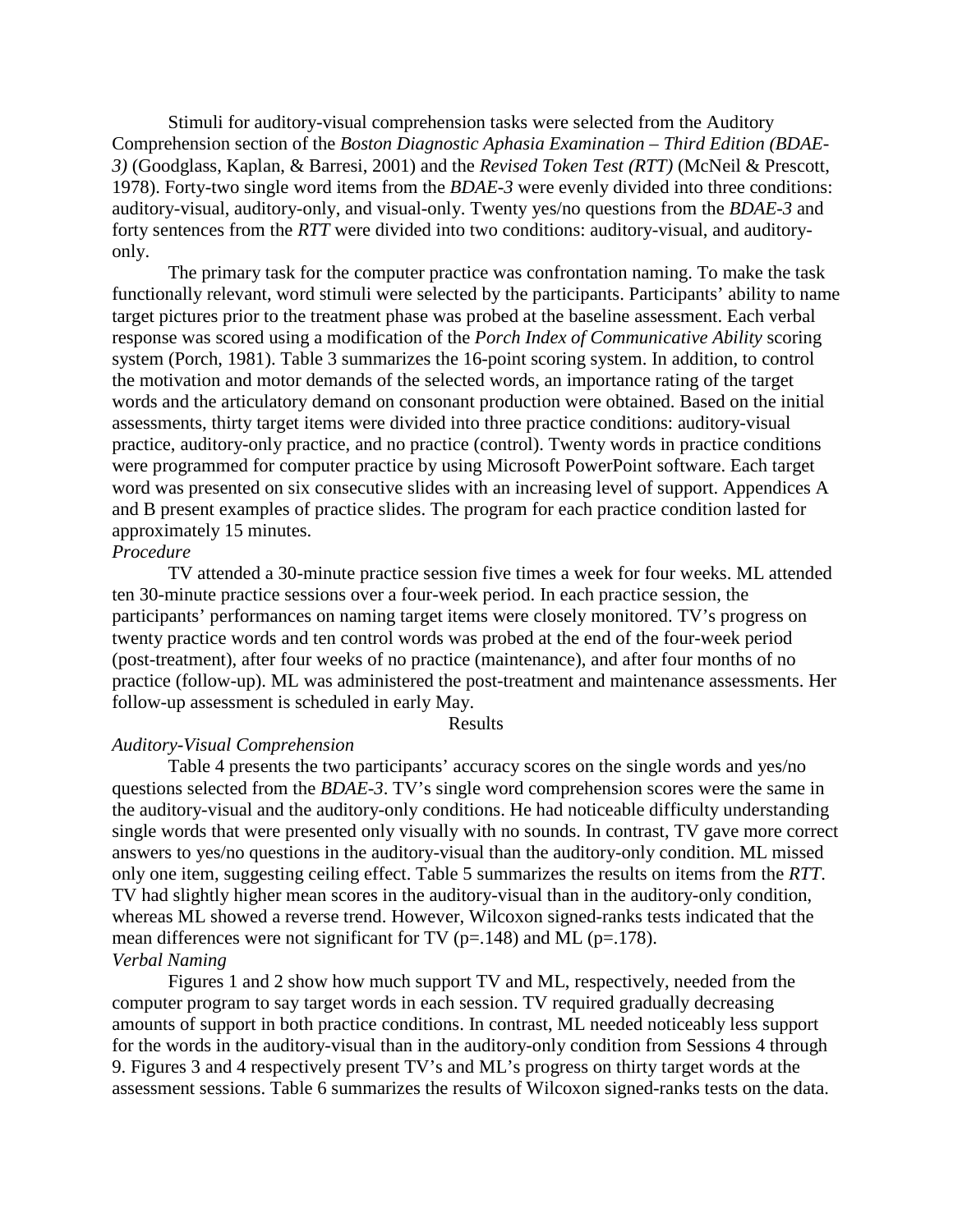Significant improvements were more consistently observed in the auditory-visual than in the auditory-only condition. Only ML showed a generalization to untrained items. Table 7 presents the number of words each participant spontaneously produced without any cues or modeling provided by the clinicians. The progress observed in the two practice conditions was comparable. Both participants demonstrated generalizations in this measure.

### Discussion

Two individuals with chronic aphasia and verbal apraxia practiced naming functionally relevant words either with auditory-visual or auditory-only cues provided by a computer program. The participants demonstrated more rapid and consistent improvements in the auditoryvisual than in the auditory-only condition. Further investigation will elucidate the association, or lack thereof, between visual processing skills and the ability to utilize visual cues for speech practice.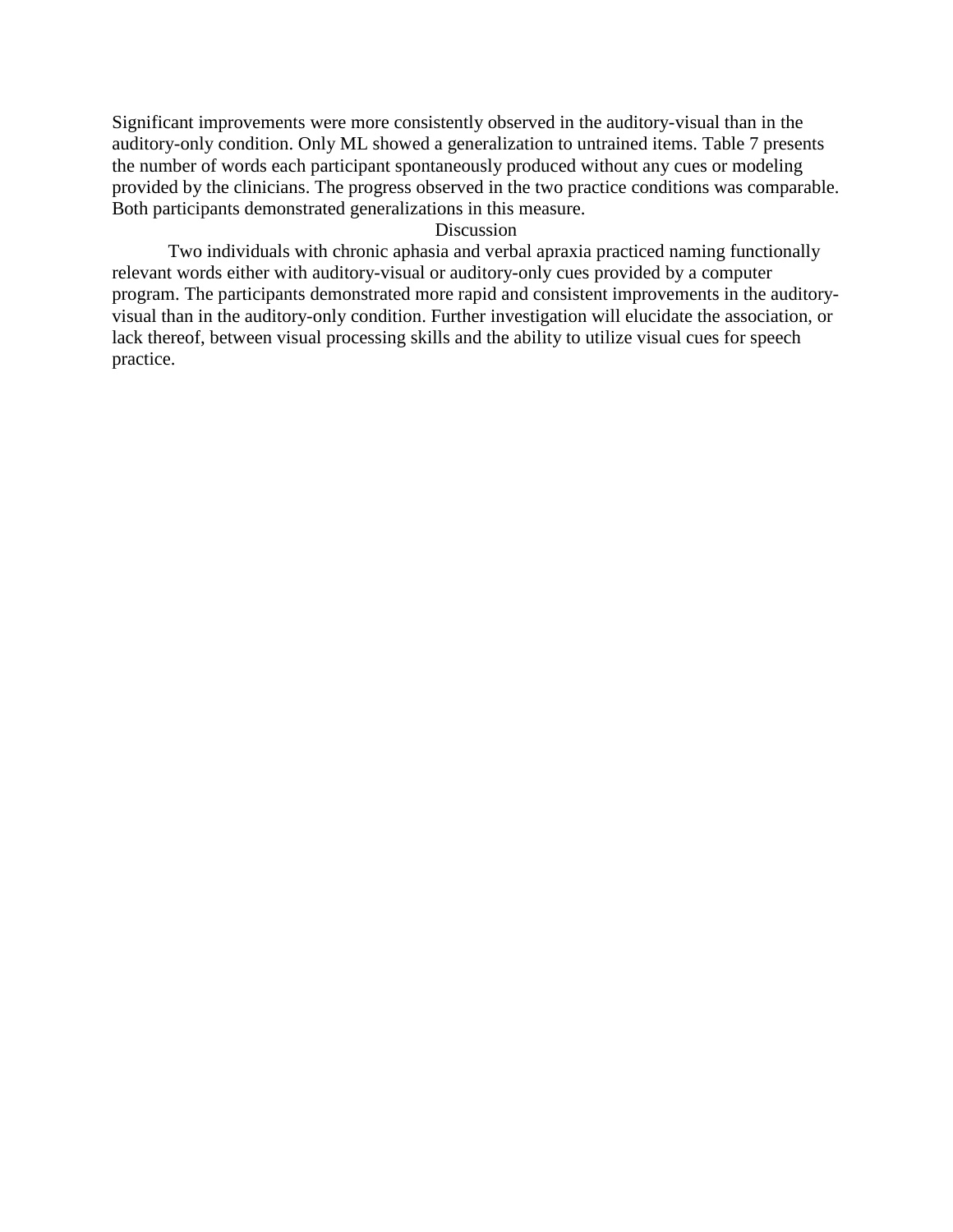#### Refereces

- Cherney, L.R., Halper, A.S., Holland, A.L., & Cole, R. (2008). Computerized script training for aphasia: preliminary results. *American Journal of Speech-Language Pathology*, 17, 19- 34.
- Choe, Y., Azuma, T., Mathy, P., Liss, J.M., & Edgar, J. (2007). The effect of home computer practice on naming in individuals with non-fluent aphasia and verbal apraxia. *Journal of Medical Speech-Language Pathology,* 15 (4), 407-421*.*
- Dabul, B. (2000). *Apraxia Battery of Adults – Second Edition*. Austin, TX: Pro-Ed.
- Deloche, G., Dordain, M., & Kremin, H. (1993). Rehabilitation of confrontation naming in aphasia: relations between oral and written modalities. *Aphasiology*, 7 (2), 201-216.
- Goodglass, H., Kaplan, E., & Barresi, B. (2001). *Boston Diagnostic Aphasia Examination – Third Edition*. Philadelphia, PA: Lippincott Williams & Wilkins.
- Helm-Estabrooks, N. (2001). *Cognitive Linguistic Quick Test*. San Antonio, TX: Harcourt Assessment Company.
- Kertesz, A. (2007). *Western Aphasia Battery – Revised*. San Antonio, TX: Harcourt Assessment Company.
- Mills, R.H. (1982). Microcomputerized auditory comprehension training. In R.H.Brookshire (Ed.) *Clinical Aphasiology Conference Proceedings* (BRK Publishers, Minneapolis).
- Petheram, B. (1996). Exploring the home-based use of microcomputers in aphasia therapy. *Aphasiology*, 10 (3), 267-282.
- Porch, B. E. (1981). *Porch Index of Communicative Ability*. Palo Alto: Consulting Psychologists Press.
- Rosenbeck, J. C. (1978). Treating apraxia of speech. In D.F. Johns (Ed.) *Clinical Management of Neurogenic Communicative Disorders* (pp.191-241). Boston: Little, Brown.
- Wambaugh, J.L., Kalinyak-Fliszar, M.M., West, J.E., & Doyle, P.J. (1998). Effects of treatment for sound errors in apraxia of speech and aphasia. *Journal of Speech, Language, and Hearing Research*, 41, 725-743.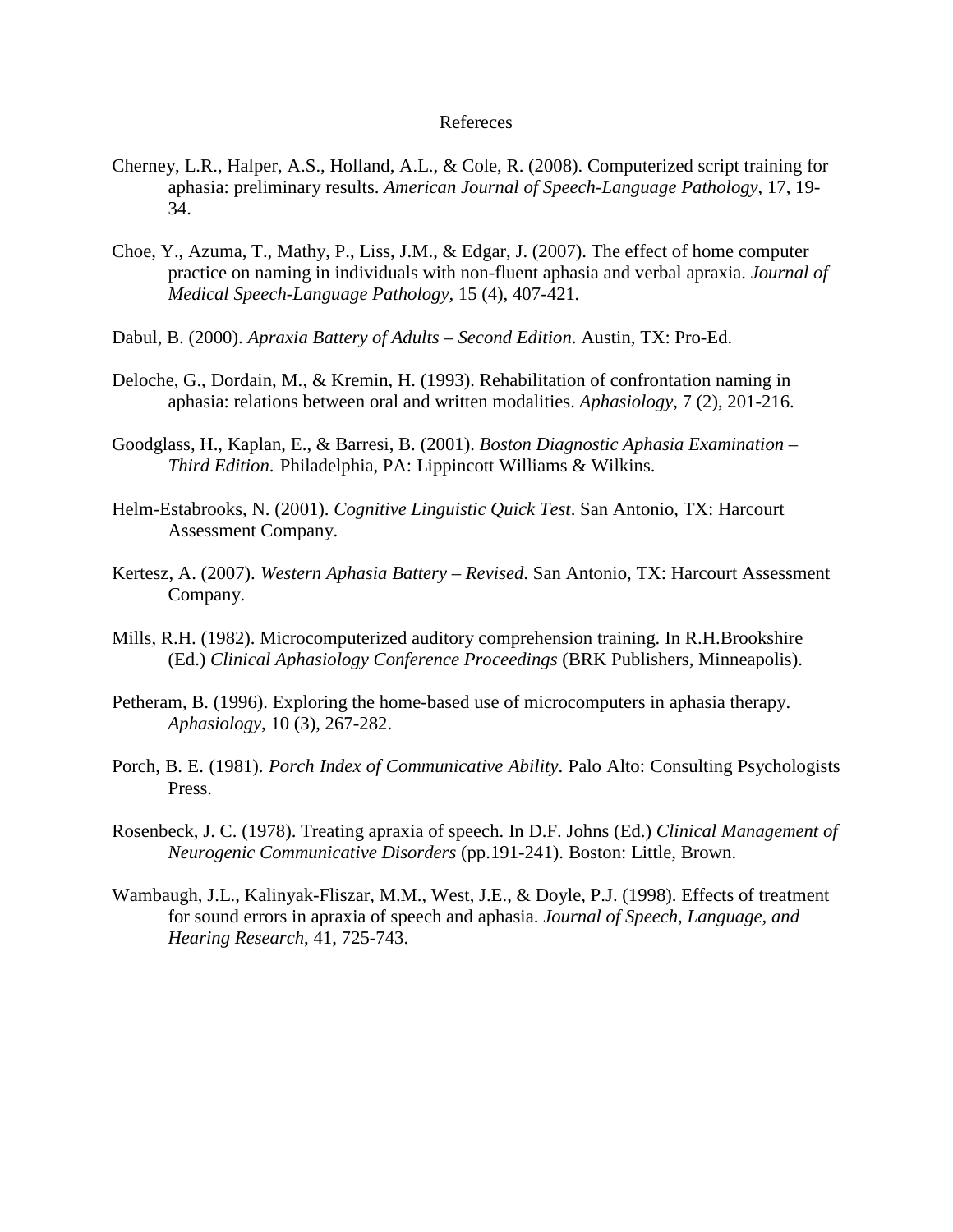

*Figure 1*. Average Level of Support Required for TV to Produce Target Words in Each Practice Session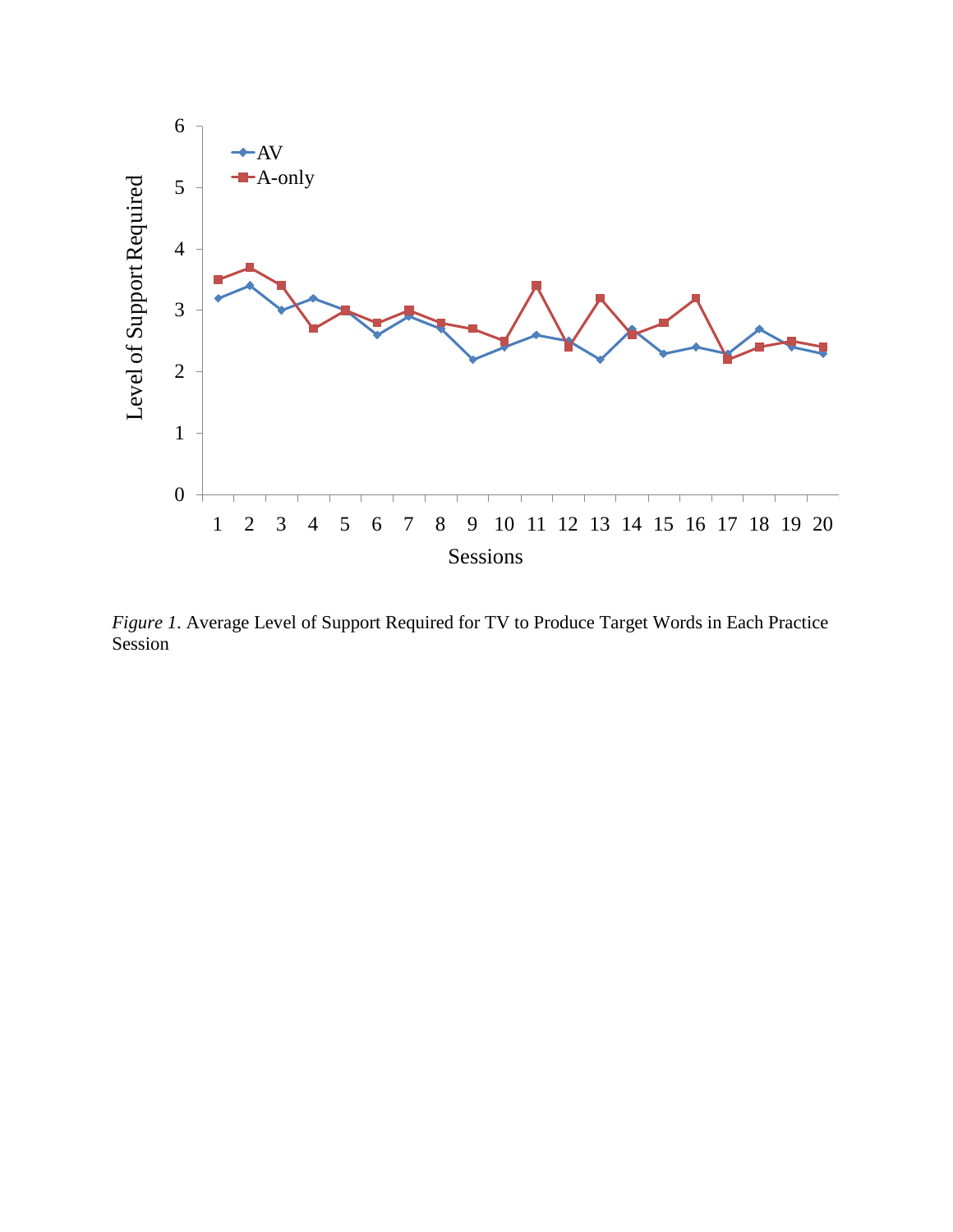

*Figure 2*. Average Level of Support Required for ML to Produce Target Words in Each Practice Session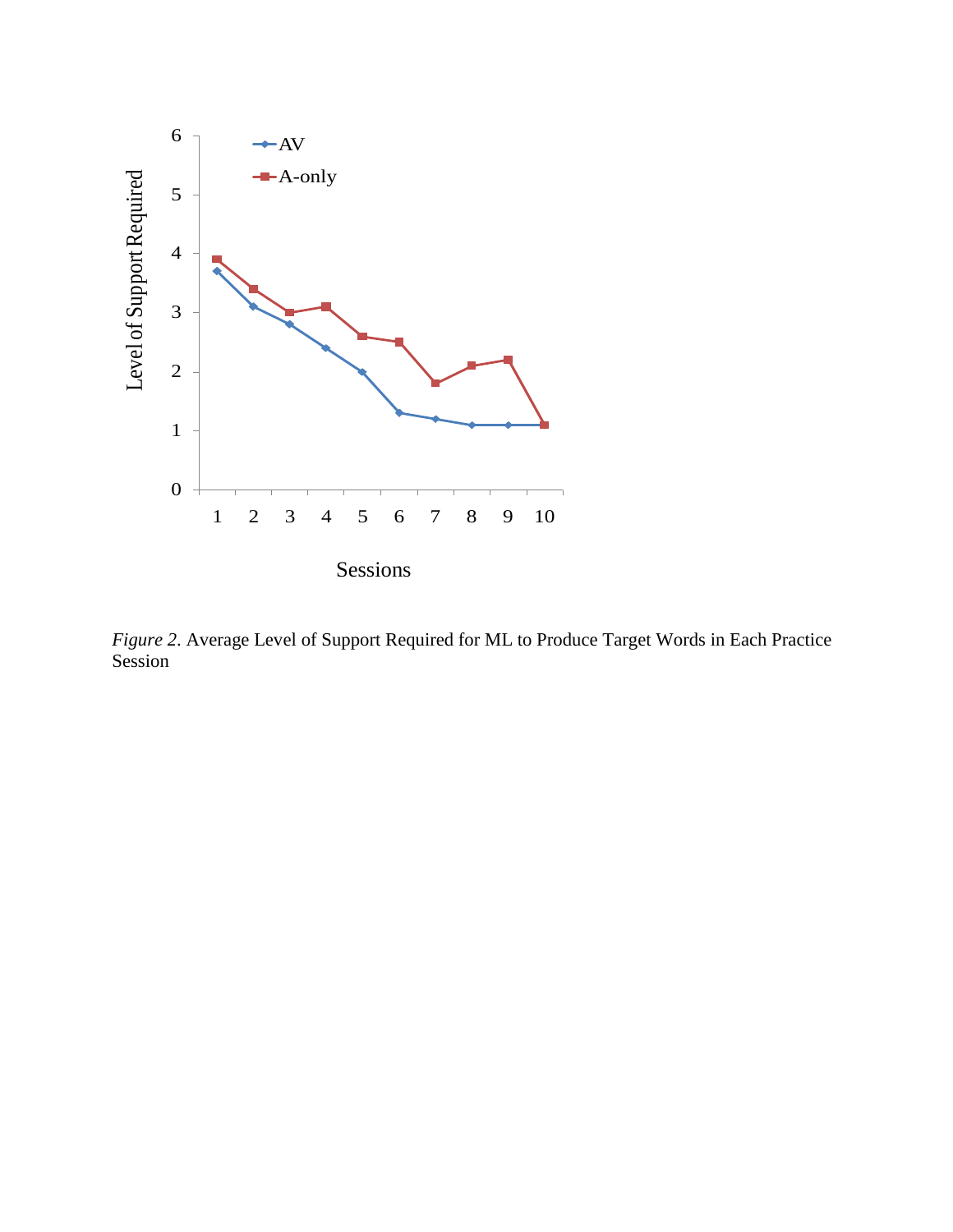

*Figure 3*. Median Naming Scores for the Auditory-Visual Practice, Auditory-only Practice, and Control Conditions for Participant TV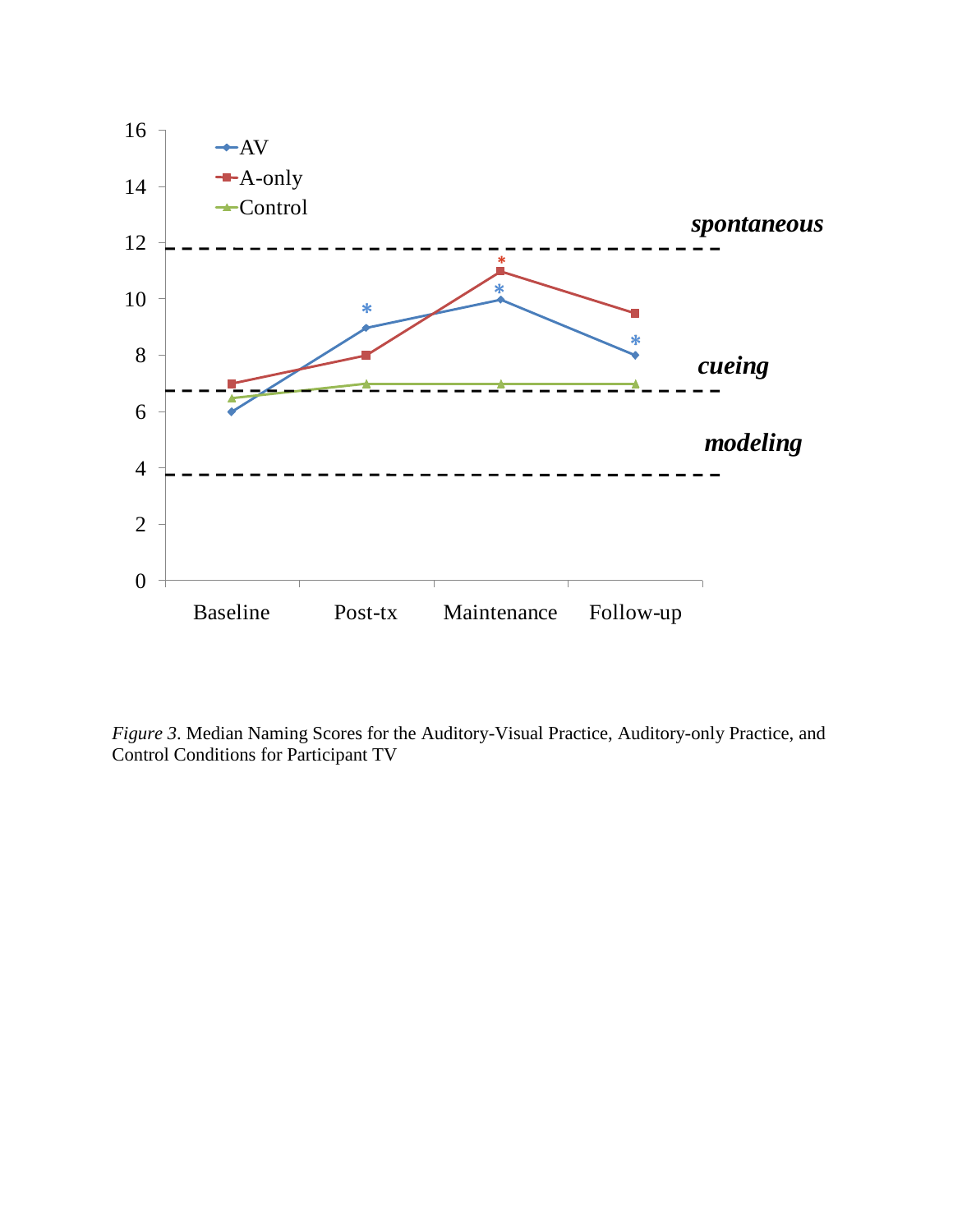

*Figure 4*. Median Naming Scores for the Auditory-Visual Practice, Auditory-only Practice, and Control Conditions for Participant ML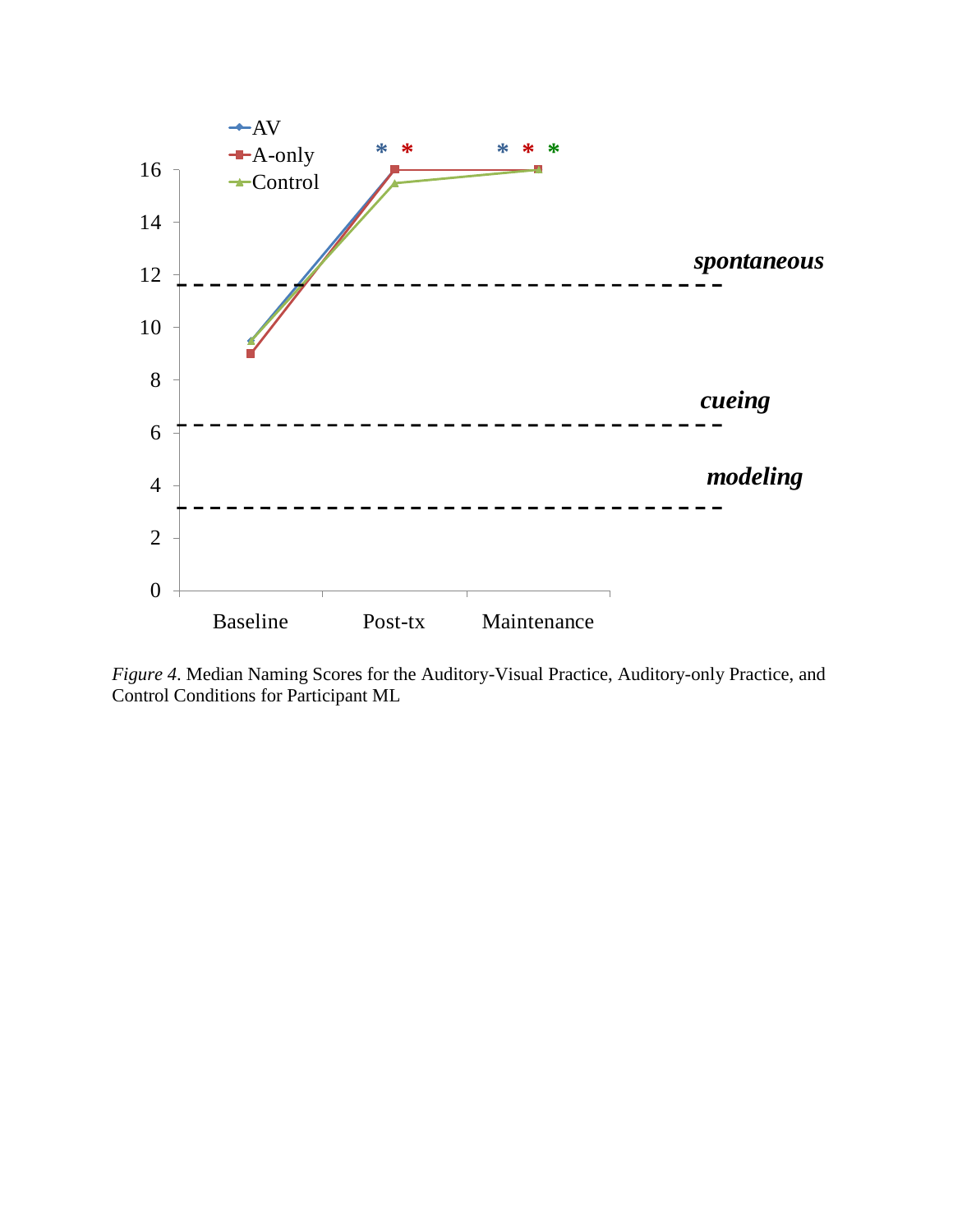| Participant Etiology |            | Gender Age |    | Time Postonset<br>(yrs; mos) | Years of<br>Education | Former<br>Occupation |
|----------------------|------------|------------|----|------------------------------|-----------------------|----------------------|
| TV                   | <b>CVA</b> | M          | 55 | 14:5                         | 14                    | Machinist            |
| ML                   | <b>CVA</b> | F          | 56 | 4:1                          | 16                    | Teacher              |

Table 1 *Demographic Characteristics of the Study Participants*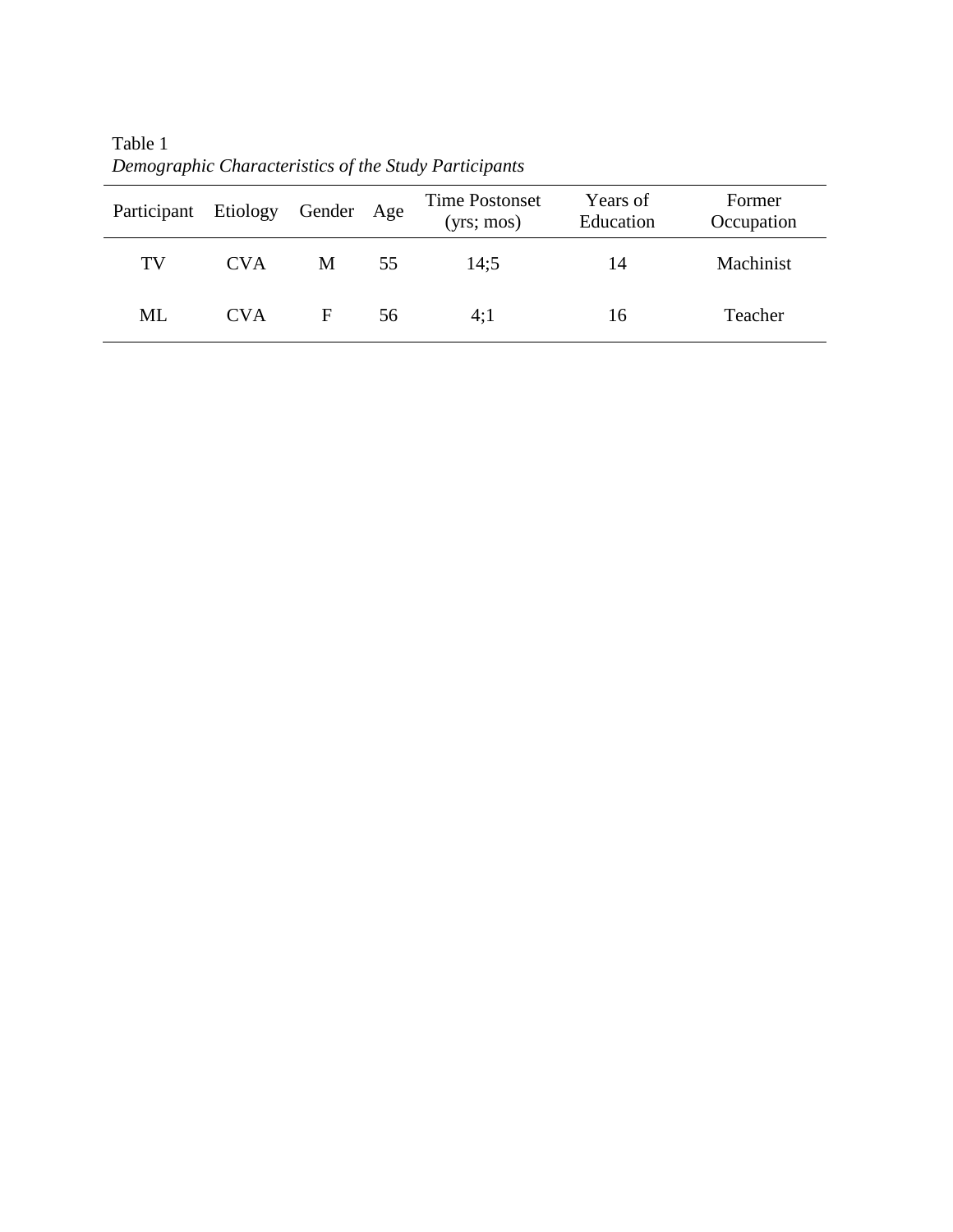Table 2 *Overview of the Standardized Test Results* 

| Participant | Western Aphasia<br>Battery - Revised |                 |                 | Apraxia Battery for Adults -<br><b>Second Edition</b> |                                     |  |
|-------------|--------------------------------------|-----------------|-----------------|-------------------------------------------------------|-------------------------------------|--|
|             | Aphasia<br>Quotient                  | Aphasia<br>Type | Verbal apraxia  | Limb/Oral<br>apraxia                                  | <b>Composite Severity</b><br>Rating |  |
| TV          | 53.5                                 | Broca's         | Mild – Moderate | Mild                                                  | Moderate                            |  |
| ML          | 94.9                                 | Anomic          | None $-$ Mild   | None                                                  | WNL.                                |  |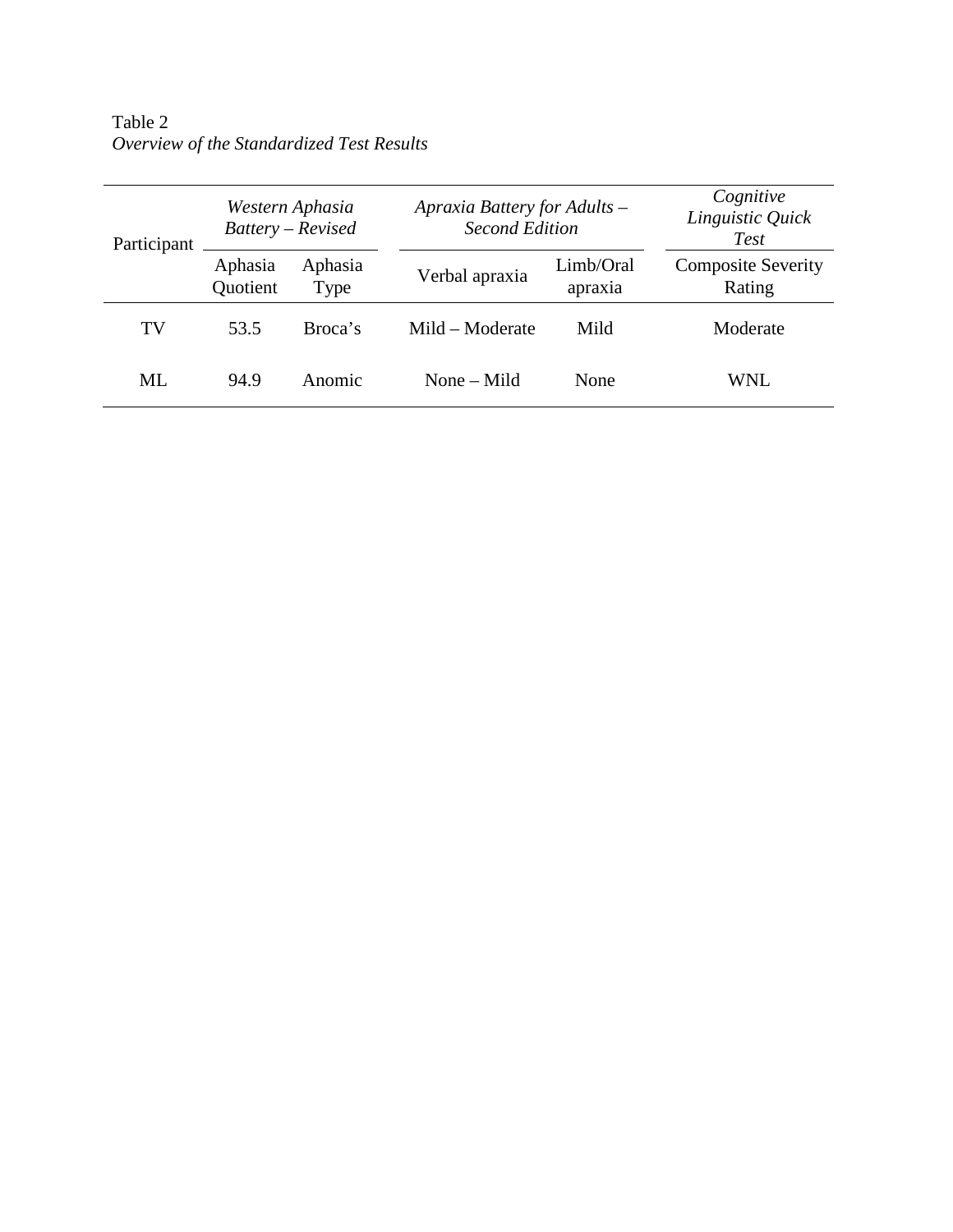Table 3 *Hierarchical Scoring System for Naming Responses* 

| Score          | Response<br>Type             | Category     | Description                                                                                                                                                    |
|----------------|------------------------------|--------------|----------------------------------------------------------------------------------------------------------------------------------------------------------------|
| 16             | Complete                     | Spontaneous  | Correctly says the target word without any cue<br>within three seconds.                                                                                        |
| 15             | Delayed                      | Spontaneous  | Correctly says the target word without any support<br>but after more than three seconds' delay.                                                                |
| 14             | Phonemic<br>Error            | Spontaneous  | Incorrect phonemes are pronounced but<br>spontaneously corrected (e.g., "tatcat" for a<br>target 'cat').                                                       |
| 13             | Delayed<br>Phonemic<br>Error | Spontaneous  | After more than three seconds' delay, incorrect<br>phonemes are pronounced but spontaneously<br>corrected.                                                     |
| 12             | Self-<br>Corrected           | Spontaneous  | Responds with a wrong word and then self-corrects<br>(e.g., "dogcat" for a target 'cat').                                                                      |
| 11             | Semantic Cue                 | Cueing       | Correctly says the target word after a phrase or<br>sentence providing a semantic cue (e.g., "it meows"<br>for the target 'cat').                              |
| 10             | Word Shape<br>Cue            | Cueing       | Correctly says the target word when an initial letter<br>and total number of letters are given in a written<br>form (e.g., $C_{-}$ ' for a target 'cat').      |
| 9              | Whole Word<br>Written Cue    | Cueing       | Correctly says the target word when the whole<br>word is presented in a written form.                                                                          |
| 8              | <b>Initial Sound</b><br>Cue  | Cueing       | Requires initial sound cue (e.g., the /k/-sound for a<br>target 'cat') before correctly producing the target<br>word. The cue can be repeated once on request. |
| 7              | Lip Shape<br>Cue             | Cueing       | Requires seeing a clinician silently mouth the word<br>before correctly producing the target word. The cue<br>can be repeated once on request.                 |
| 6              | Whole Word<br>Spoken Cue     | Modeling     | Correctly says the target word after it has been<br>spoken by the clinician. Modeling may be repeated<br>once by request.                                      |
| 5              | Repeated<br>Presentation     | Modeling     | Correctly says the target word after watching the<br>clinician repeat the word five times.                                                                     |
| $\overline{4}$ | Simultaneous<br>Production   | Modeling     | Correctly produces the target word during five<br>times of in unison repetitions with the clinician.                                                           |
| 3              | <b>Tactile Cue</b>           | Tactile      | Correctly produces a target word with touch cues in<br>conjunction with in unison repetitions from the<br>clinician.                                           |
| 2              | Incomplete                   | Not Produced | Produces an approximation but cannot completely<br>produce the word.                                                                                           |
| $\mathbf{1}$   | Incorrect                    | Not Produced | Produces none of the phonemes in a target words.                                                                                                               |
| $\overline{0}$ | No Response                  | Not Produced | Produces no response or unrelated response (e.g.,<br>stereotypic utterance).                                                                                   |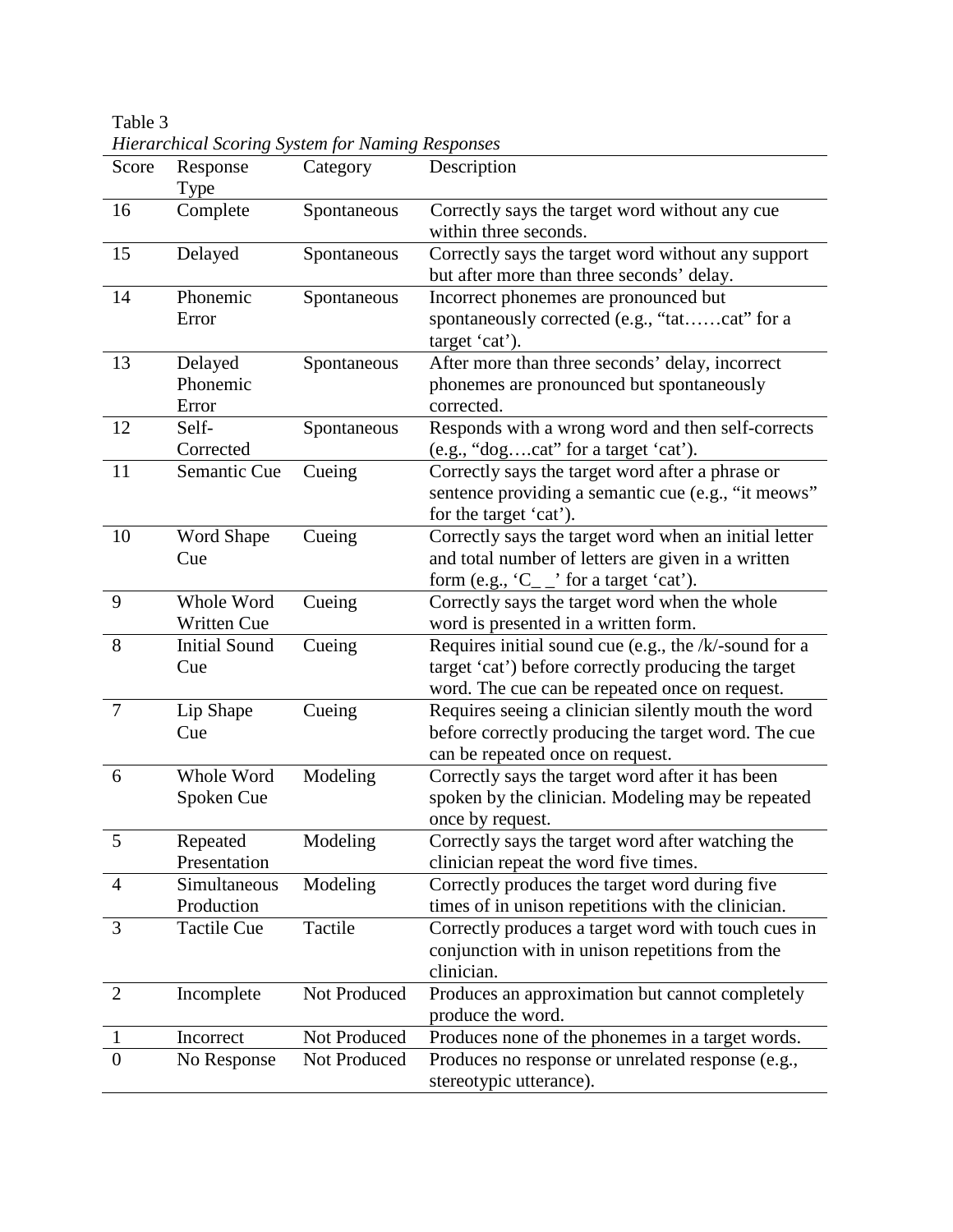| Participants |                 | Single Words  | Yes/No questions |                 |               |
|--------------|-----------------|---------------|------------------|-----------------|---------------|
|              | Auditory-Visual | Auditory-only | Visual-only      | Auditory-Visual | Auditory-only |
| TV           | 71.2            | 71.2          | 21.4             | 90              | 60            |
| ML           | 100             | 100           | 92.9             | 100             | 100           |

Table 4 *Accuracy in Auditory Comprehension on Stimuli from the BDAE-3 (%)*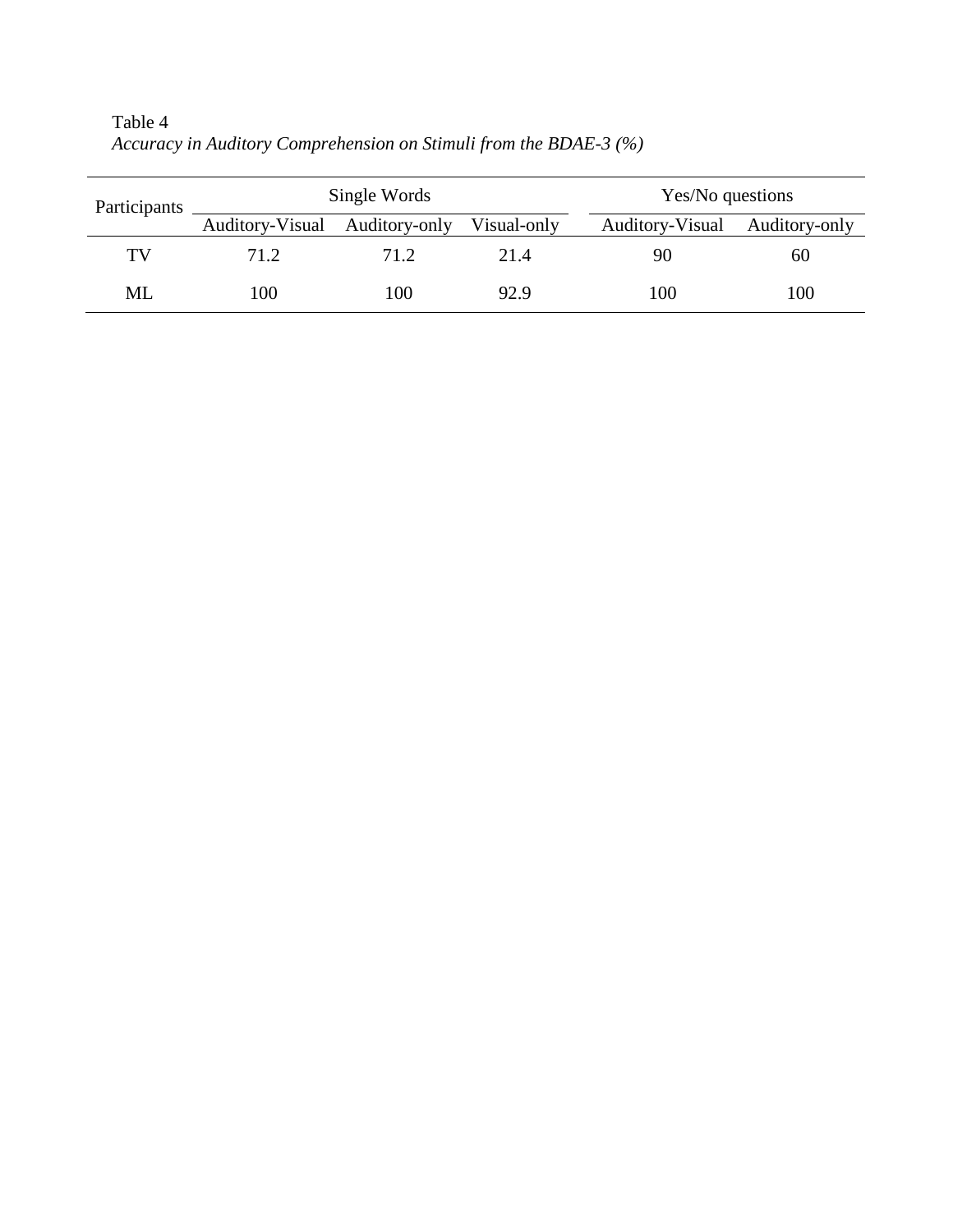| Participants | Subtest 1 |      |      | Subtest 2 |      | Subtest 3 |                                                             | Subtest 4 |  |
|--------------|-----------|------|------|-----------|------|-----------|-------------------------------------------------------------|-----------|--|
|              |           |      |      |           |      |           | $A-V$ $A-only$ $A-V$ $A-only$ $A-V$ $A-only$ $A-V$ $A-only$ |           |  |
| TV           | 12.7      | 11.5 | 12.4 | 10.1      | 10.1 | 9         | $DNC*$                                                      | $DNC*$    |  |
| ML           | 15        | 15   | 14.2 | 14.8      | 14.2 | 14.4      | 14.4                                                        | 14.3      |  |

Table 5 *Mean Communication Scores on Stimuli from the RTT (/15)*

AV: Auditory-Visual condition A-only: Auditory-only condition

\* TV did not complete this subtest.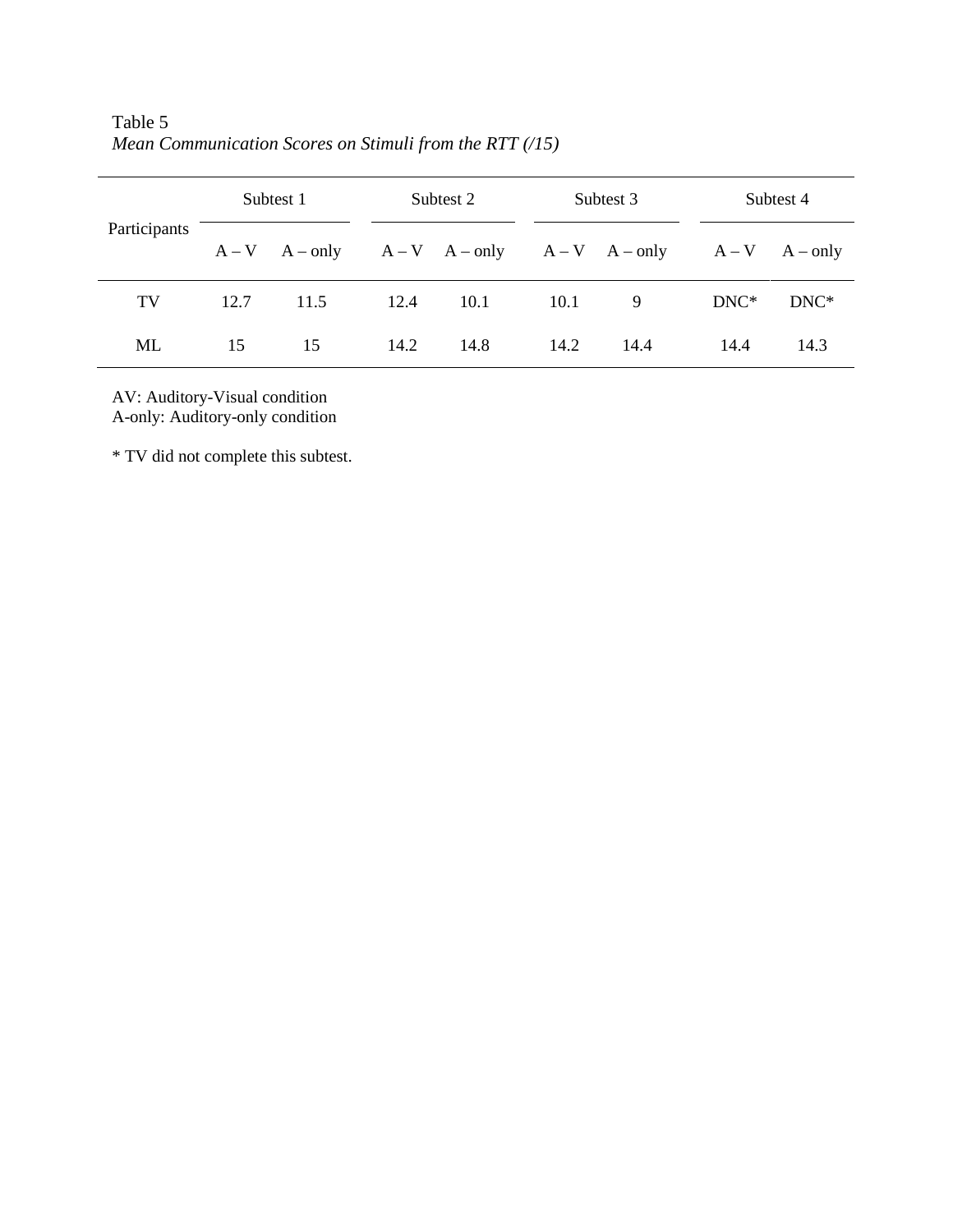Table 6

| Practice<br>Condition |             | Post-tx      | Maintenance | Follow-up    |             |
|-----------------------|-------------|--------------|-------------|--------------|-------------|
|                       | TV          | ML           | TV          | ML           | TV          |
| AV                    | 2.532       | 2.889        | 2.494       | 2.879        | 2.506       |
| Practice              | $p = .011*$ | $p = 0.004*$ | $p = .013*$ | $p = 0.004*$ | $p = .012*$ |
| A-only                | 2.043       | 2.642        | 2.829       | 2.879        | 2.383       |
| Practice              | $p = .041$  | $p = 0.008*$ | $p = .005*$ | $p = 0.004*$ | $p = .017$  |
| Control               | 0.552       | 2.392        | 2.032       | 2.549        | 1.980       |
|                       | $p = .581$  | $p = 0.017*$ | $p = .042$  | $p = 011*$   | $p = .048$  |

*Results of Wilcoxon Signed Tests Comparing Post-treatment, Maintenance, and Follow-up Assessments to Baseline Performance for Participants TV and ML*

Note: \* indicates significant at p < .0167 (Bonferroni corrected alpha) for TV and p < .025 for ML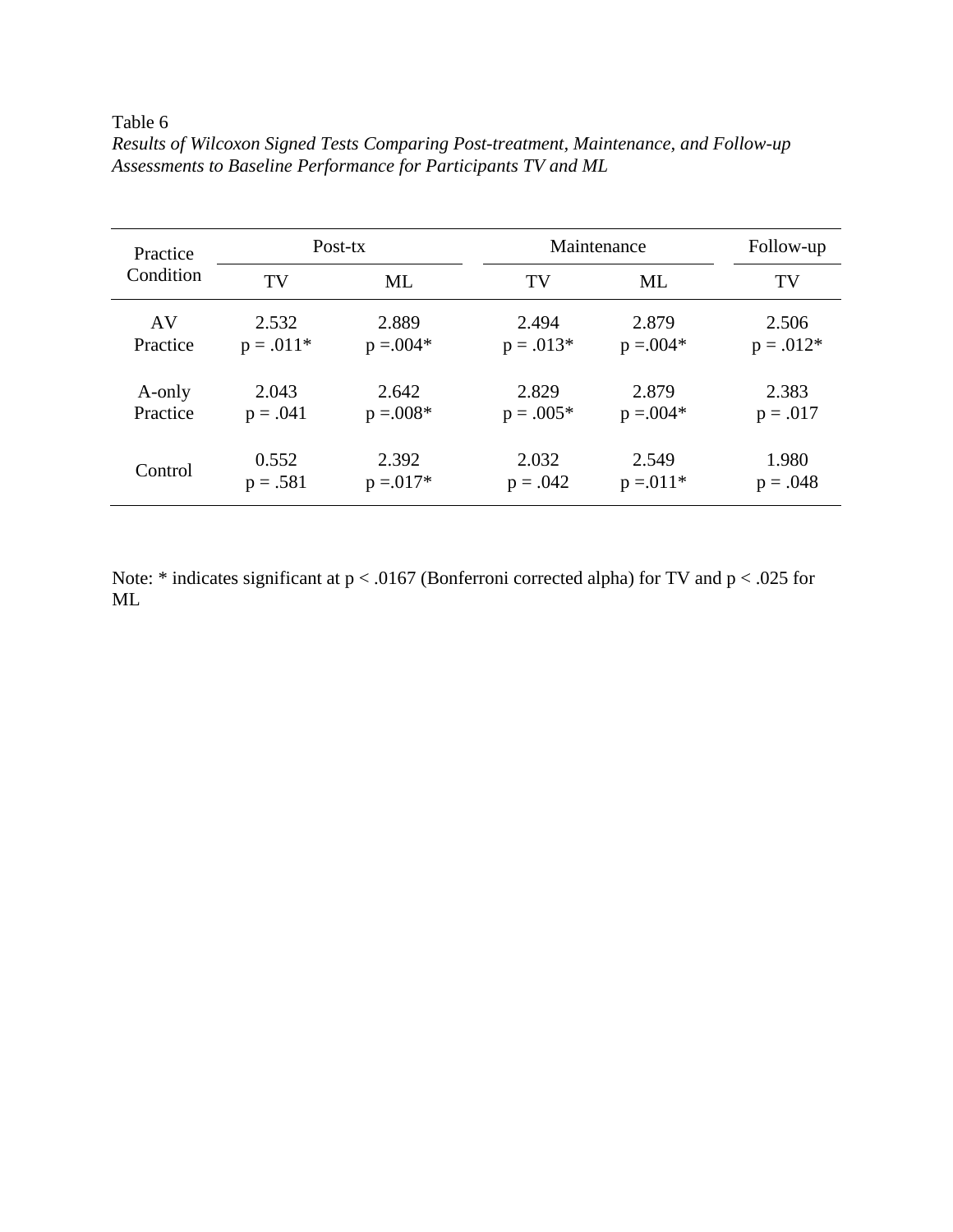Table 7

| Number of Words that the Participants Produced without Any Support from the Clinicians at |  |  |
|-------------------------------------------------------------------------------------------|--|--|
| Each Assessment                                                                           |  |  |

| Practice               | <b>Baseline</b>  |                  |                | Post-tx   |                | Maintenance | Follow-up |
|------------------------|------------------|------------------|----------------|-----------|----------------|-------------|-----------|
| Condition              | TV               | ML               | TV             | <b>ML</b> | TV             | <b>ML</b>   | TV        |
| <b>AV Practice</b>     | $\mathbf{0}$     | $\boldsymbol{0}$ | 1              | 10        | $\overline{2}$ | 10          | 3         |
| <b>A-only Practice</b> | $\boldsymbol{0}$ | $\boldsymbol{0}$ | $\overline{2}$ | 7         | $\overline{4}$ | 10          | 4         |
| Control                | $\boldsymbol{0}$ | $\boldsymbol{0}$ | $\theta$       | 7         | 1              | 8           | 2         |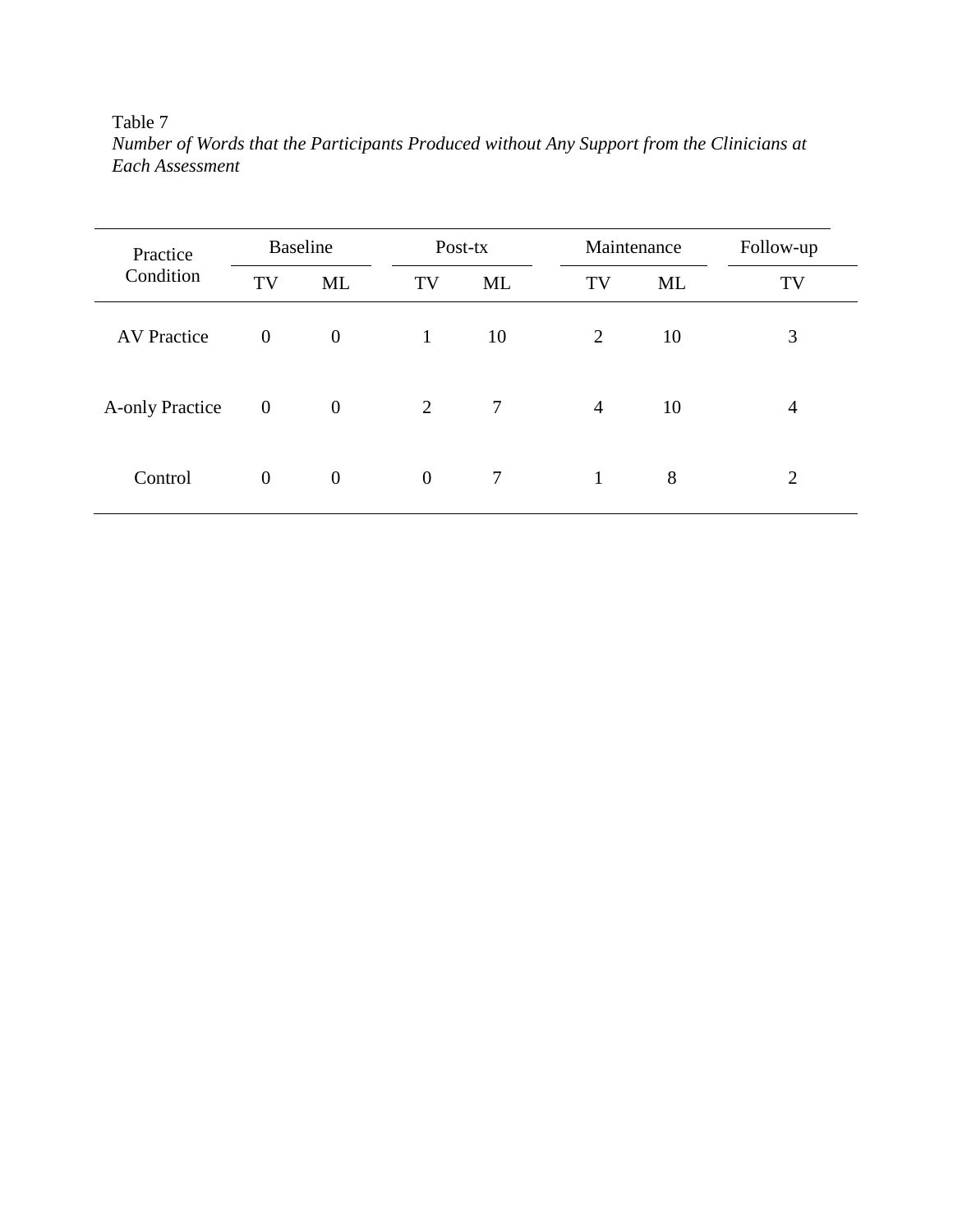## APPENDIX A EXAMPLE OF SLIDES IN AUDITORY-VISUAL CONDITION



Auditory cue: What is this?

[Slide 1]



[Slide 2] Auditory cue: You make wine with this fruit. What is this?



[Slide 3] Auditory cue: It starts with /gr/. What is this?







Auditory cue: It's grapes. Say grapes.

[Slide 4]

Auditory cue: Listen to me say it. Grapes (x5). Say grapes.

[Slide 5]

Auditory cue: Now say it with me. Grapes (x5). What is this?

[Slide 6]